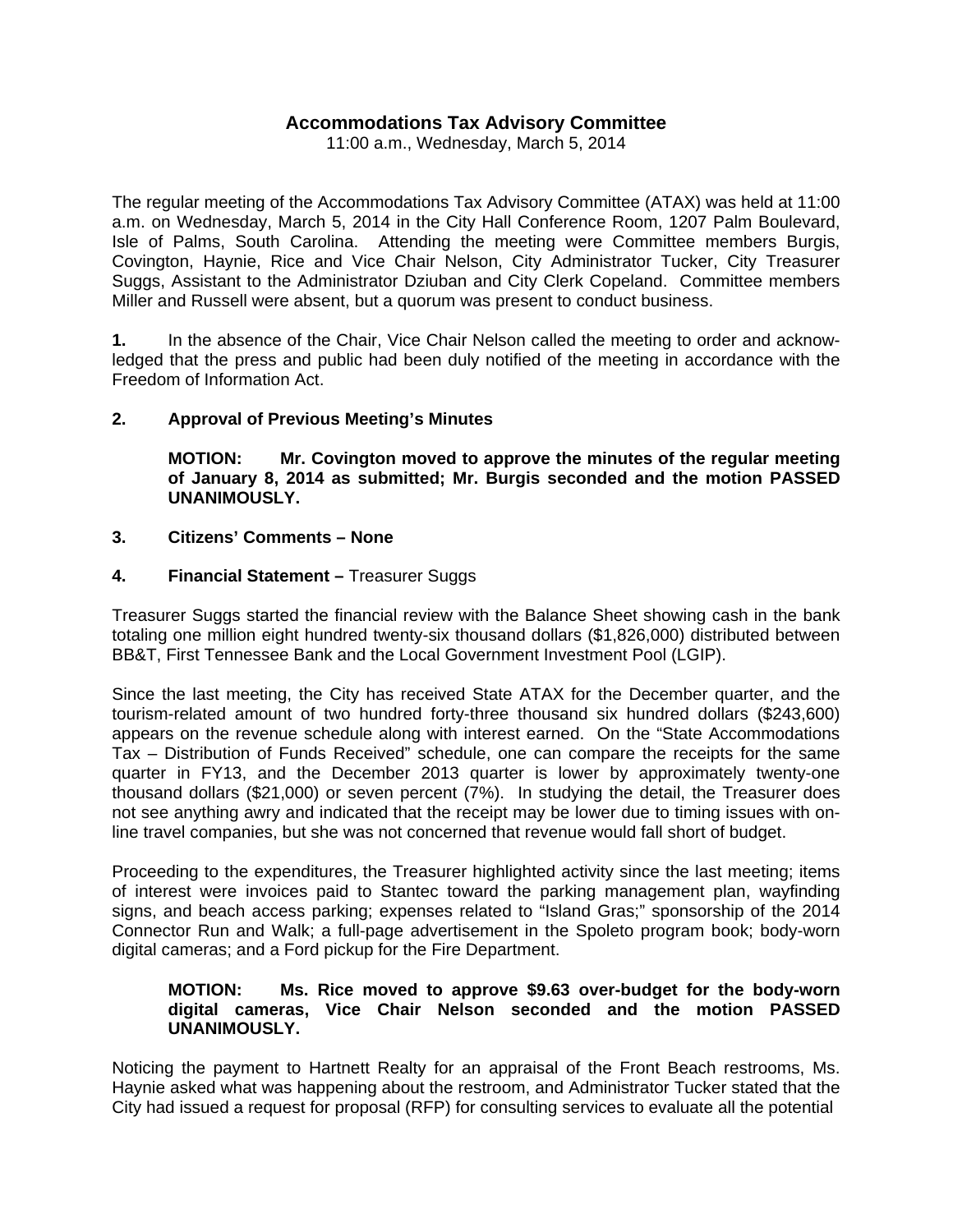ATAX Committee March 5, 2014 Page 2 of 4

sites, including the existing one, for new or renovated restroom facilities. As a result of the RFP, the City will enter into a contract with Liollio Architects, who has experience with similar structures in the same issues in the Lowcountry and with whom the City has experience as the architect for the renovations of City Hall. Liollio will be looking at whether or not it makes sense to put a new restroom in the same space because a replacement would have to be elevated to current flood standards and meet current ADA regulations. The space is very narrow, and a new building would be a stick-building; the existing structure went in just prior to flood regulations taking effect. Efforts to improve the existing structure toggle the fifty percent (50%) rule, so maintenance is done, but nothing of significance. The options facing the City are (1) to tear down the existing structure and build to new standards or (2) look at other City properties at the Front Beach, the parking lots, as a new site. Once a decision is made on the best course of action, the City will take a regional approach to the funding; the City will reach out to Charleston County, because it is not IOP residents who are using the facilities, but the visitors to the beach. A placeholder for a new facility is included in the FY15 budget.

Ms. Rice asked if the City could give the facility a facelift for the coming season, and Administrator Tucker said that it is being regularly pressure-washed, but the City does not want to make any kind of significant investment other than regular maintenance.

Changing the topic of discussion, Mr. Covington expressed the opinion that, for the money that the City is sending to the Charleston Visitors Bureau (CVB), the City could hire an advertising firm and do its own advertising; he commented that neither Folly Beach nor Sullivan's Island contribute to the CVB, but benefit from the dollars the City is sending. He advocated that the City would "get more bang for its buck" and direct the advertising to Ohio, Pennsylvania, New Jersey, etc. where many of our visitors come from.

Ms. Rice voice disagreement; she expressed the opinion that the City would need to invest a million dollars (\$1,000,000) or more to get the same coverage that the City gets through the CVB. Mr. Nelson agreed.

Administrator Tucker stated that Sullivan's Island does not get enough in ATAX money to contribute to the CVB, and they want to eliminate short-term rentals. The Administrator opined that Folly Beach has been experimenting with their own advertising for a couple of years, but she has not heard how it is working out.

The Administrator questioned that hiring an advertising agency would be an approved use of ATAX funds since the law states the money must go to an agency whose sole purpose is the promotion of tourism. The City could create its own visitors bureau for the purpose of advertising which would involve dedicating space and hiring personnel to do the task.

Mr. Covington asked that staff investigate whether hiring an agency would be a valid use of ATAX funds and possibly have a couple of agencies make presentations describing what they could do for the island.

Administrator Tucker commented that the first step was to find out if it would be allowable. Mr. Nelson added that the City should learn how Folly Beach is doing on their own.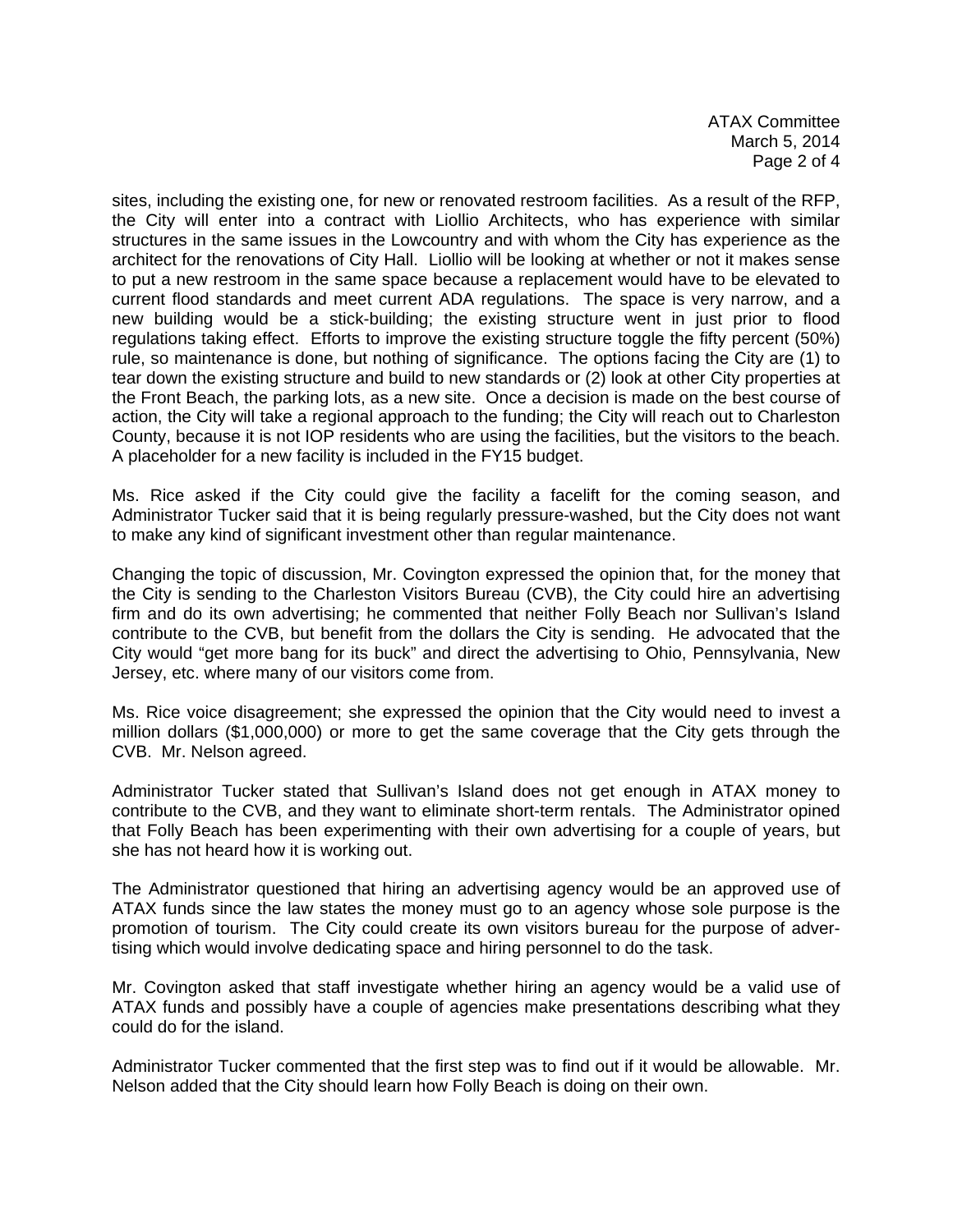Assistant Dziuban noted that an expenditure of that magnitude would toggle the City's Procurement Code, meaning that the City would have some very specific steps in terms of talking to agencies and eliciting proposals.

Mr. Nelson recommended that Perrin Lawson attend the next meeting to describe the services that the CVB provides the City.

Turning attention back to the financial reports, Treasurer Suggs reviewed the revenue and expense projection for FY14. Projects approved by the Committee at the last meeting were seventy-five hundred dollars (\$7,500) for a Spoleto sponsorship which Council rejected in favor of a full-page advertisement for thirty-five hundred dollars (\$3,500); Council totally rejected participation in *The Moultrie News* fiftieth anniversary yet fully supported twenty-five hundred dollars (\$2,500) for the Dunlop Junior Tennis Championship sponsorship. With these additions, the year is projected to end with a balance of approximately one million one hundred sixty-four thousand dollars (\$1,164,000).

Noting that the ATAX Committee pays for filling holes on the beach, Ms. Rice questioned that this money could pay for filling holes at the marina; Administrator Tucker responded that the responsibility for that falls to the tenants at the marina. The Administrator remarked that the tenants are working together to address issues on the parking lot.

In addition, Ms. Rice commented that the Front Beach, in general, needs "sprucing up" and asked if that would fall under the purview of this Committee. Administrator Tucker explained that staff does a walk-through of Front Beach a couple of times a year to assess what needs to be done; the kiosks are to be replaced soon as well as some benches.

Treasurer Suggs noted that the Front Beach restrooms and the benches fall under State ATAX while the fixtures, lighting and irrigation are covered under the Municipal ATAX Fund; the landscaping costs are covered by Hospitality Taxes.

#### **5. Old Business**

#### **Report on ATAX Collection Refinements – SCDOR Meeting**

Administrator Tucker commented that, because the City has short-term rentals and the Municipal Accommodations Tax collected by the County, the City can reconcile state collections and county collections and business licensing. Over the past year, staff has perpetually uncovered errors on the part of the Department of Revenue (DOR) and errors related to where they had places located; as a result the City opened a dialogue and has made trips to Columbia to meet with representatives of DOR to show them the problems. DOR initiated an in-depth look at their systems and these problems; approximately a month ago, DOR personnel, including Director Bill Blume, held a meeting in Charleston to review what they have uncovered and their plans to fix the problems. They have generated better reporting and hired additional personnel who will focus only on ATAX and double check information, the City anticipates improvements, but there are still problems. The City plans to sponsor a training session on the island for the people who are reporting to DOR to review ATAX filings and the changes that have been initiated.